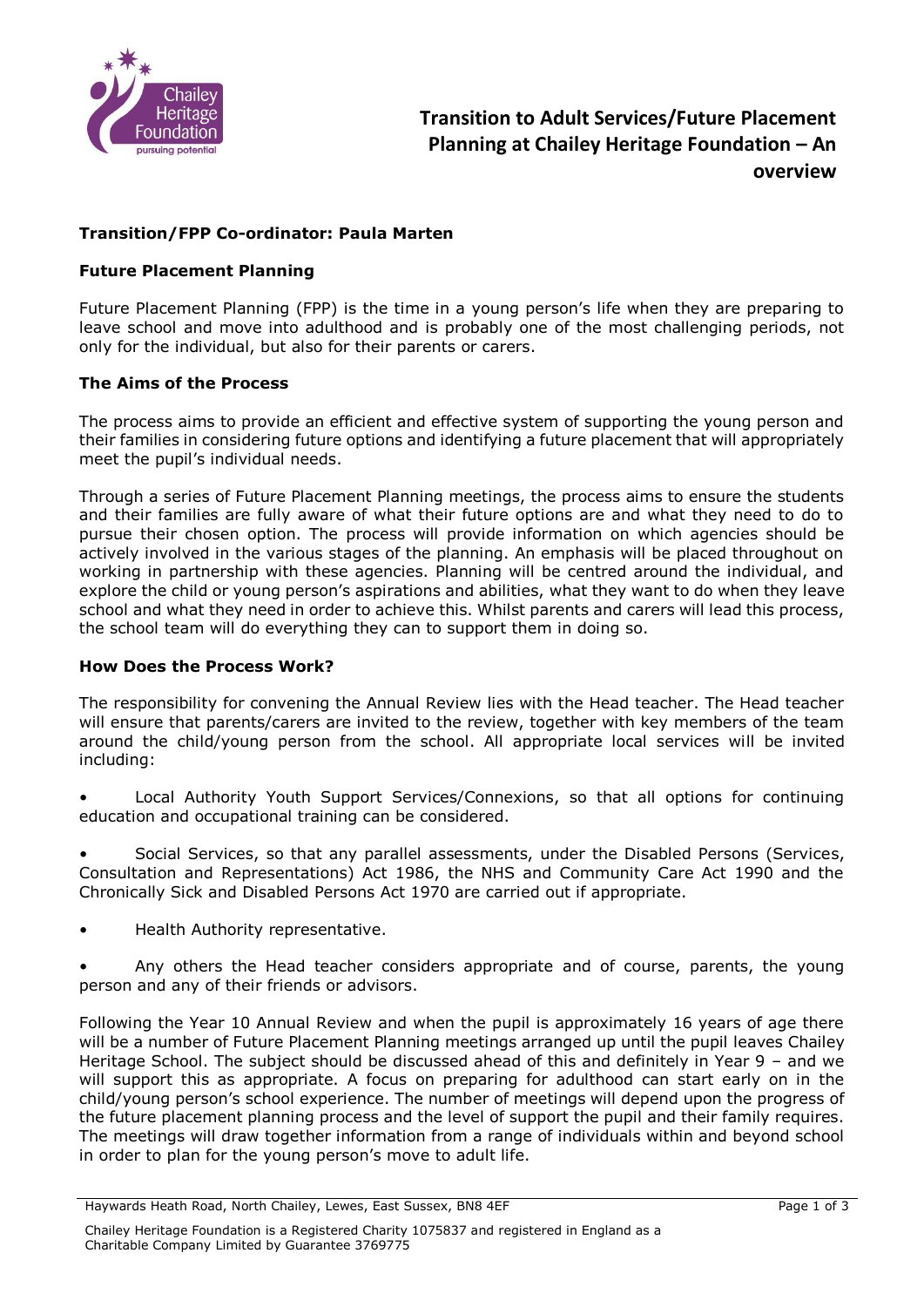

## **Structure of Meetings**

The meeting will be chaired by the Future Placement Planning Co-ordinator.

• Following the meeting the FPP Co-ordinator will distribute a report on the progress made to date. The report will highlight action points agreed at the meeting and will be distributed to all involved in the planning process for the pupil.

The pupil's leaving date at 19 will be confirmed, ensuring all are aware of the timescale we are working within.

• Invitations for each meeting will be sent to parents/carers, Social Services, Local Education Authority, Local Authority Youth Support Services/Connexions, Health Authority and any others as appropriate. The meeting will draw together everyone who needs to be involved in planning for the young person's future.

The meeting will allow early identification of whether funding will need to be applied for from the Education Funding Agency.

• Discussion will take place with all involved on the possible future options available.

• Contact names and addresses are available from the school to assist planning if it is agreed by the planning group that it would be supportive.

• Parents and the student will be supported in understanding how to most effectively pursue their chosen option and to secure the necessary funding for the placement.

• Between FPP meetings parents, pupils and other involved agencies are invited to contact the FPP Co-ordinator for further support, as necessary.

The Future Placement Planning process is supportive and committed to ensuring all concerned work effectively as a team. By working in this way there is a greater choice for the young person and it will ensure that they move into the most appropriate future placement that can best meet their individual needs.

#### **Preparing the Students**

Students are invited to attend their FPP meetings and are consulted at every step of the process as appropriate to their needs. Following the meeting, parents and staff are encouraged to share the FPP report with the young person.

From Year 10, young people will be involved in developing their individual person centred plan which they will bring to their FPP meetings. The plans will support them to express what is important to them for their future.

Lessons in the Hanbury Department will include work on preparing for adulthood, with an emphasis on encouraging independence and taking as much control, as is realistically possible, over decisions – both life changing and every-day.

Haywards Heath Road, North Chailey, Lewes, East Sussex, BN8 4EF